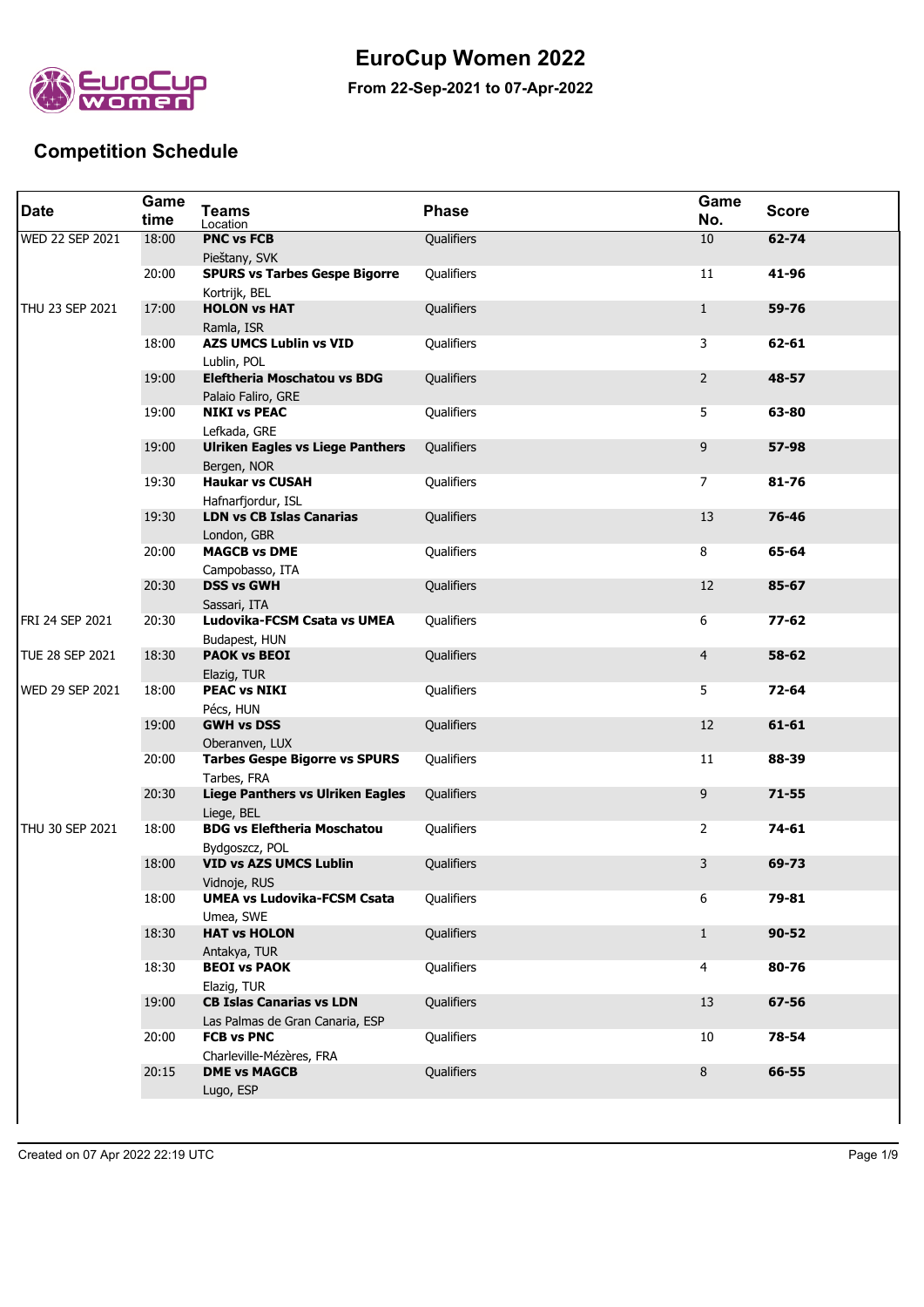| <b>Date</b>            | Game<br>time | <b>Teams</b><br>Location                                                 | <b>Phase</b>           | Game<br>No.    | <b>Score</b> |
|------------------------|--------------|--------------------------------------------------------------------------|------------------------|----------------|--------------|
|                        | 20:30        | <b>CUSAH vs Haukar</b>                                                   | Qualifiers             | $\overline{7}$ | 81-79        |
| WED 13 OCT 2021        | 17:00        | Ponta Delgada, POR<br><b>MBKRK vs Liege Panthers</b>                     |                        | $J-2$          | $72 - 69$    |
|                        |              | Ruzomberok, SVK                                                          | Regular Season Group J |                |              |
|                        | 17:30        | <b>OLY vs BDG</b>                                                        | Regular Season Group E | $E-1$          | 103-68       |
|                        |              | Pireas, GRE                                                              |                        |                |              |
|                        | 18:00        | <b>PEAC vs RML</b><br>Pécs, HUN                                          | Regular Season Group D | $D-1$          | $90 - 83$    |
|                        | 18:00        | <b>KPB vs Tarbes Gespe Bigorre</b><br>Brno, CZE                          | Regular Season Group L | $L-2$          | 49-55        |
|                        | 18:30        | <b>BEOI vs GYOR</b><br>Elazig, TUR                                       | Regular Season Group B | $B-1$          | 74-67        |
|                        | 18:30        | Ludovika-FCSM Csata vs DVTK<br>Budapest, HUN                             | Regular Season Group F | $F-1$          | 52-67        |
|                        | 20:00        | <b>RVBC vs FCB</b><br>La Roche-sur-Yon, FRA                              | Regular Season Group H | $H-2$          | 68-64        |
|                        | 20:30        | <b>TFE vs TBB</b><br>Santa Cruz de Tenerife, ESP                         | Regular Season Group G | $G-1$          | 79-80        |
|                        | 20:30        | <b>MOV vs LYON</b><br>Madrid, ESP                                        | Regular Season Group J | $J-1$          | $70 - 67$    |
| THU 14 OCT 2021        | 16:30        | <b>Nesibe Aydın vs KYSR</b><br>Ankara, TUR                               | Regular Season Group D | $D-2$          | 84-57        |
|                        | 18:00        | <b>AZS UMCS Lublin vs GORZ</b><br>Lublin, POL                            | Regular Season Group C | $C-1$          | 79-59        |
|                        | 18:00        | <b>ZAB vs CAS</b><br>Brno, CZE                                           | Regular Season Group K | $K-1$          | 58-75        |
|                        | 18:30        | <b>HAT vs ENI</b><br>Antakya, TUR                                        | Regular Season Group A | $A-1$          | 100-76       |
|                        | 18:30        | <b>RUTR vs LDN</b>                                                       | Regular Season Group K | K-2            | 78-81        |
|                        | 19:00        | Keltern, GER<br><b>PROM vs SSIC</b>                                      | Regular Season Group B | $B-2$          | 86-64        |
|                        | 19:00        | Dnepropetrovsk, UKR<br><b>Horizont Minsk Region vs CBK</b>               | Regular Season Group C | $C-2$          | 55-78        |
|                        | 19:00        | Molodechno, BLR<br><b>NIKA vs ORMAN</b>                                  | Regular Season Group F | $F-2$          | 74-76        |
|                        | 19:30        | Syktyvkar, RUS<br><b>ELFIC vs DSS</b>                                    | Regular Season Group G | $G-2$          | 100-81       |
|                        | 19:30        | Fribourg, SUI<br><b>Haukar vs VDA</b>                                    | Regular Season Group L | $L-1$          | 41-84        |
|                        | 20:00        | Hafnarfjordur, ISL<br><b>PAO vs POLK</b>                                 | Regular Season Group A | $A-2$          | 64-67        |
|                        | 20:00        | Athens, GRE<br><b>KKZCZ vs NAD</b>                                       | Regular Season Group E | $E-2$          | 86-92        |
|                        | 20:30        | Belgrade, SRB<br>Virtus Segafredo Bologna vs LOIN Regular Season Group H |                        | $H-1$          | 60-65        |
|                        | 20:30        | Bologna, ITA<br><b>KBME vs VAL</b>                                       | Regular Season Group I | $I-1$          | 59-67        |
|                        | 20:30        | Mechelen, BEL<br><b>BNC vs DME</b>                                       | Regular Season Group I | $I-2$          | 48-57        |
| <b>WED 20 OCT 2021</b> | 16:00        | Namur, BEL<br><b>ORMAN vs Ludovika-FCSM Csata</b>                        | Regular Season Group F | $F-3$          | $70 - 52$    |
|                        | 16:00        | Ankara, TUR<br><b>LDN vs ZAB</b>                                         | Regular Season Group K | K-3            | 74-82        |
|                        | 18:00        | London, GBR<br><b>GYOR vs PROM</b>                                       | Regular Season Group B | $B-4$          | 83-117       |
|                        | 18:00        | Györ, HUN<br><b>CBK vs AZS UMCS Lublin</b>                               | Regular Season Group C | $C-3$          | 98-75        |
|                        | 18:00        | Mersin, TUR<br><b>KYSR vs PEAC</b>                                       | Regular Season Group D | $D-3$          | $71 - 63$    |
|                        |              | Kayseri, TUR                                                             |                        |                |              |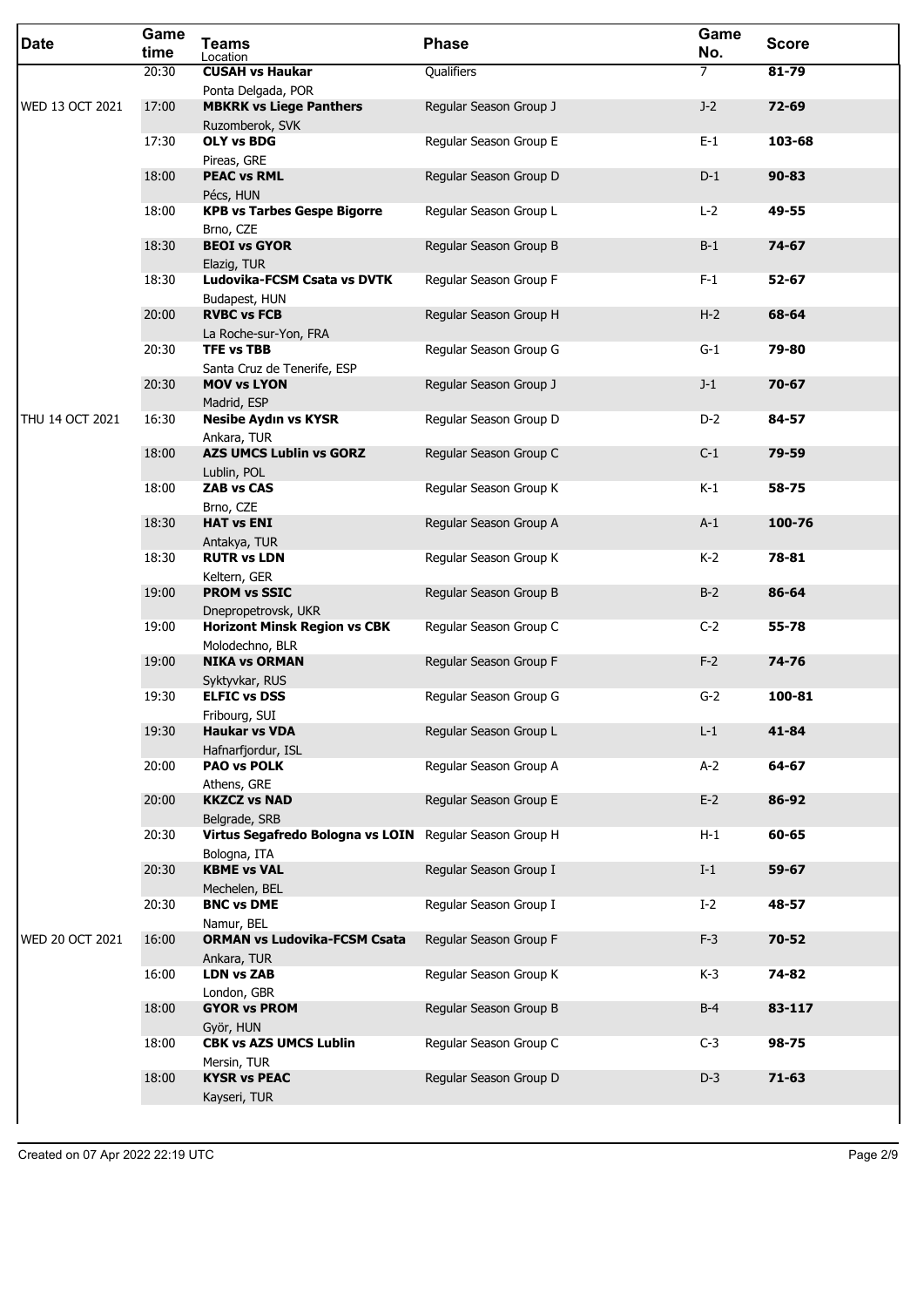| <b>Date</b>     | Game<br>time | <b>Teams</b><br>Location                                              | <b>Phase</b>           | Game<br>No. | <b>Score</b> |
|-----------------|--------------|-----------------------------------------------------------------------|------------------------|-------------|--------------|
|                 | 19:00        | <b>POLK vs HAT</b>                                                    | Regular Season Group A | $A-3$       | 83-72        |
|                 | 19:00        | Polkowice, POL<br><b>NAD vs BDG</b>                                   | Regular Season Group E | $E-3$       | $77 - 45$    |
|                 | 20:00        | Orenburg, RUS<br><b>TBB vs ELFIC</b>                                  | Regular Season Group G | $G-4$       | 102-49       |
|                 |              | Bourges, FRA                                                          |                        |             |              |
|                 | 20:00        | FCB vs Virtus Segafredo Bologna<br>Charleville-Mézères, FRA           | Regular Season Group H | $H-3$       | 84-46        |
|                 | 20:00        | <b>LOIN vs RVBC</b>                                                   | Regular Season Group H | $H-4$       | 78-90        |
|                 | 20:00        | Gernika-Lumo, ESP<br><b>VAL vs BNC</b>                                | Regular Season Group I | $I-4$       | 95-45        |
|                 | 20:00        | Valencia, ESP<br><b>LYON vs MBKRK</b>                                 | Regular Season Group J | $J-4$       | 81-50        |
|                 |              | Lyon, FRA                                                             |                        |             |              |
|                 | 20:00        | <b>Tarbes Gespe Bigorre vs Haukar</b><br>Tarbes, FRA                  | Regular Season Group L | $L-3$       | 66-53        |
|                 | 20:00        | <b>VDA vs KPB</b>                                                     | Regular Season Group L | $L - 4$     | 82-42        |
|                 | 20:30        | Villeneuve d' Ascq, FRA<br><b>Liege Panthers vs MOV</b><br>Liege, BEL | Regular Season Group J | $J-3$       | 55-66        |
|                 | 20:30        | <b>CAS vs RUTR</b>                                                    | Regular Season Group K | K-4         | 61-59        |
| THU 21 OCT 2021 | 18:00        | Braine-l'Alleud, BEL<br><b>GORZ vs Horizont Minsk Region</b>          | Regular Season Group C | $C-4$       | 80-58        |
|                 | 18:30        | Gorzów Wielkopolski, POL<br><b>OLY vs KKZCZ</b>                       | Regular Season Group E | $E-4$       | 82-66        |
|                 | 18:30        | Pireas, GRE<br><b>DVTK vs NIKA</b>                                    | Regular Season Group F | $F-4$       | 65-58        |
|                 | 19:00        | Miskolc, HUN<br><b>ENI vs PAO</b>                                     | Regular Season Group A | A-4         | 61-69        |
|                 | 19:00        | Krasnoyarsk, RUS<br><b>SSIC vs BEOI</b>                               | Regular Season Group B | $B-3$       | $62 - 47$    |
|                 | 20:15        | Sfantu Gheorghe, ROU<br><b>DME vs KBME</b>                            | Regular Season Group I | $I-3$       | 50-69        |
|                 | 20:30        | Lugo, ESP<br><b>DSS vs TFE</b>                                        | Regular Season Group G | $G-3$       | 64-82        |
|                 | 21:00        | Sassari, ITA<br><b>RML vs Nesibe Aydın</b>                            | Regular Season Group D | D-4         | 64-79        |
| TUE 26 OCT 2021 | 19:00        | Ramla, ISR<br>Virtus Segafredo Bologna vs RVBC Regular Season Group H |                        | $H-5$       | 66-78        |
|                 |              | Bologna, ITA                                                          |                        |             |              |
| WED 27 OCT 2021 | 16:00        | <b>ORMAN vs DVTK</b><br>Ankara, TUR                                   | Regular Season Group F | $F-6$       | $81 - 73$    |
|                 | 16:00        | <b>LDN vs CAS</b>                                                     | Regular Season Group K | $K-6$       | 69-63        |
|                 | 17:45        | London, GBR<br><b>KYSR vs RML</b>                                     | Regular Season Group D | D-6         | 62-86        |
|                 | 18:00        | Kayseri, TUR<br><b>CBK vs GORZ</b>                                    | Regular Season Group C | $C-6$       | 106-62       |
|                 |              | Mersin, TUR                                                           |                        |             |              |
|                 | 18:00        | <b>PEAC vs Nesibe Aydın</b><br>Pécs, HUN                              | Regular Season Group D | $D-5$       | 78-66        |
|                 | 18:00        | <b>ZAB vs RUTR</b>                                                    | Regular Season Group K | $K-5$       | $90 - 60$    |
|                 | 18:30        | Brno, CZE<br><b>BEOI vs PROM</b>                                      | Regular Season Group B | $B-5$       | 66-78        |
|                 | 19:00        | Elazig, TUR<br><b>POLK vs ENI</b>                                     | Regular Season Group A | $A-6$       | 94-80        |
|                 |              | Polkowice, POL                                                        |                        |             |              |
|                 | 19:00        | <b>SSIC vs GYOR</b><br>Sfantu Gheorghe, ROU                           | Regular Season Group B | B-6         | 70-65        |
|                 | 19:30        | <b>TFE vs ELFIC</b>                                                   | Regular Season Group G | $G-5$       | 66-74        |
|                 |              | San Cristobal de La Laguna, ESP                                       |                        |             |              |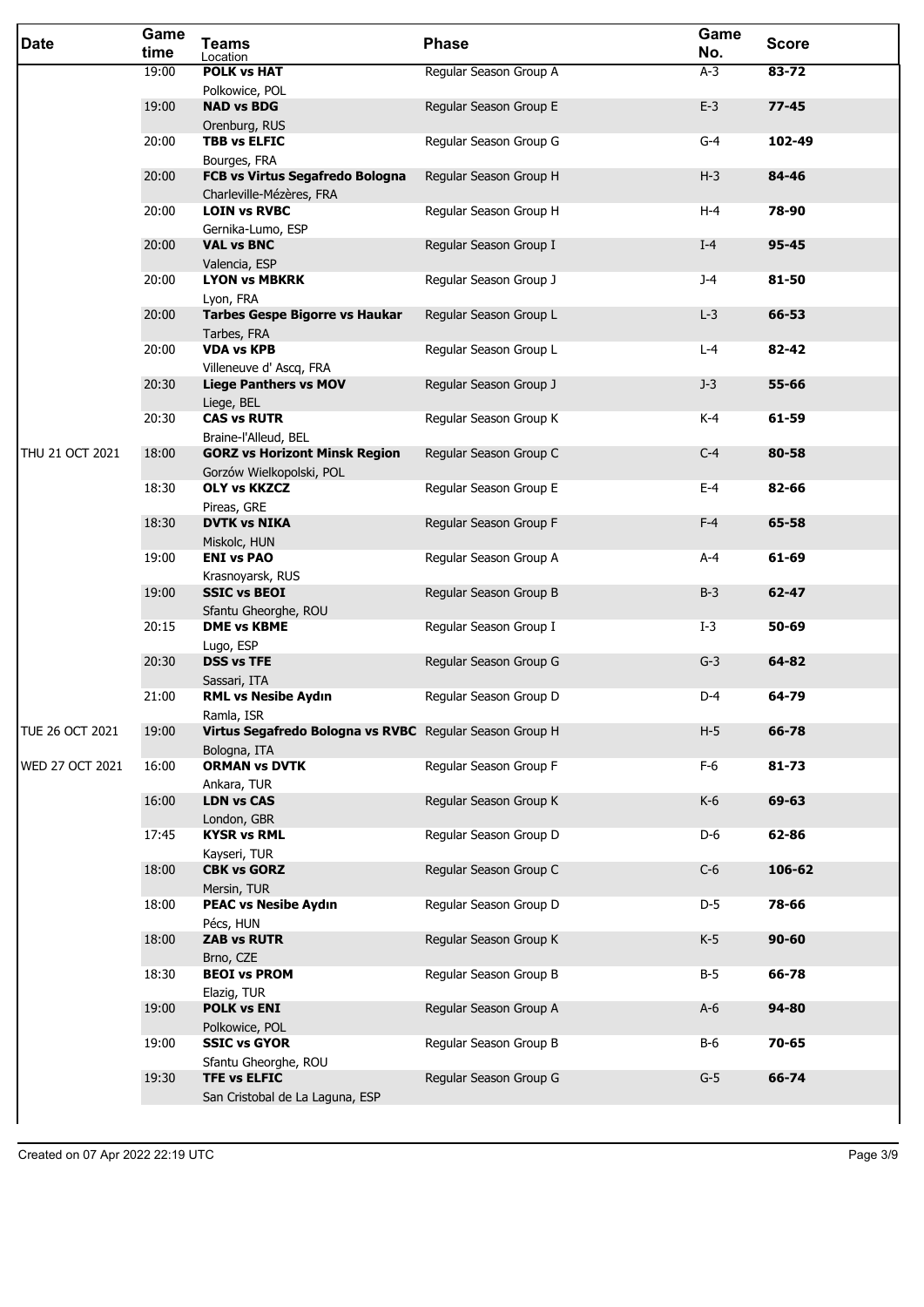| Date                   | Game<br>time | <b>Teams</b><br>Location                                                 | <b>Phase</b>           | Game<br>No. | <b>Score</b> |
|------------------------|--------------|--------------------------------------------------------------------------|------------------------|-------------|--------------|
|                        | 20:00        | <b>FCB vs LOIN</b>                                                       | Regular Season Group H | $H-6$       | 58-69        |
|                        | 20:00        | Charleville-Mézères, FRA<br><b>Tarbes Gespe Bigorre vs VDA</b>           | Regular Season Group L | $L-6$       | 78-69        |
|                        |              | Tarbes, FRA                                                              |                        |             |              |
|                        | 20:30        | <b>MOV vs MBKRK</b>                                                      | Regular Season Group J | $J-5$       | $51 - 55$    |
|                        |              | Madrid, ESP                                                              |                        | $J-6$       | 41-103       |
|                        | 20:30        | <b>Liege Panthers vs LYON</b><br>Liege, BEL                              | Regular Season Group J |             |              |
| THU 28 OCT 2021        | 18:00        | <b>AZS UMCS Lublin vs Horizont</b><br><b>Minsk Region</b><br>Lublin, POL | Regular Season Group C | $C-5$       | $50 - 62$    |
|                        | 18:00        | <b>BDG vs KKZCZ</b>                                                      | Regular Season Group E | $E-5$       | 73-80        |
|                        | 18:30        | Bydgoszcz, POL<br><b>HAT vs PAO</b>                                      | Regular Season Group A | $A-5$       | 87-56        |
|                        |              | Antakya, TUR                                                             |                        |             |              |
|                        | 19:00        | <b>NAD vs OLY</b>                                                        | Regular Season Group E | $E-6$       | 88-70        |
|                        |              | Orenburg, RUS                                                            |                        |             |              |
|                        | 19:30        | <b>Haukar vs KPB</b><br>Hafnarfjordur, ISL                               | Regular Season Group L | $L-5$       | 61-80        |
|                        | 20:15        | <b>DME vs VAL</b>                                                        | Regular Season Group I | $I-6$       | 46-66        |
|                        |              | Lugo, ESP                                                                |                        |             |              |
|                        | 20:30        | Ludovika-FCSM Csata vs NIKA                                              | Regular Season Group F | $F-5$       | 82-77        |
|                        | 20:30        | Budapest, HUN<br><b>DSS vs TBB</b>                                       | Regular Season Group G | $G-6$       | 61-122       |
|                        |              | Sassari, ITA                                                             |                        |             |              |
|                        | 20:30        | <b>KBME vs BNC</b>                                                       | Regular Season Group I | $I-5$       | 66-70        |
| <b>TUE 02 NOV 2021</b> | 20:30        | Mechelen, BEL<br><b>VAL vs KBME</b>                                      | Regular Season Group I | $I-8$       | $67 - 42$    |
|                        |              | Valencia, ESP                                                            |                        |             |              |
| WED 03 NOV 2021        | 16:00        | <b>ORMAN vs NIKA</b>                                                     | Regular Season Group F | $F-7$       | 84-89        |
|                        |              | Ankara, TUR                                                              |                        |             |              |
|                        | 16:00        | <b>LDN vs RUTR</b><br>London, GBR                                        | Regular Season Group K | $K-7$       | 61-68        |
|                        | 18:00        | <b>GYOR vs BEOI</b>                                                      | Regular Season Group B | $B-8$       | $77 - 65$    |
|                        |              | Györ, HUN                                                                |                        |             |              |
|                        | 18:00        | <b>CBK vs Horizont Minsk Region</b><br>Mersin, TUR                       | Regular Season Group C | $C-7$       | 78-48        |
|                        | 18:00        | <b>GORZ vs AZS UMCS Lublin</b>                                           | Regular Season Group C | $C-8$       | 55-79        |
|                        |              | Gorzów Wielkopolski, POL                                                 |                        |             |              |
|                        | 18:00        | <b>KYSR vs Nesibe Aydın</b>                                              | Regular Season Group D | $D-7$       | 76-85        |
|                        | 18:00        | Kayseri, TUR<br><b>BDG vs OLY</b>                                        | Regular Season Group E | $E-8$       | 64-87        |
|                        |              | Bydgoszcz, POL                                                           |                        |             |              |
|                        | 18:30        | <b>DVTK vs Ludovika-FCSM Csata</b>                                       | Regular Season Group F | $F-8$       | 69-49        |
|                        | 18:30        | Miskolc, HUN<br><b>Liege Panthers vs MBKRK</b>                           | Regular Season Group J | $J-7$       | 55-80        |
|                        |              | Liege, BEL                                                               |                        |             |              |
|                        | 19:00        | <b>POLK vs PAO</b>                                                       | Regular Season Group A | $A-7$       | 76-60        |
|                        |              | Polkowice, POL                                                           |                        |             |              |
|                        | 19:00        | <b>ENI vs HAT</b>                                                        | Regular Season Group A | $A-8$       | 63-53        |
|                        | 19:00        | Krasnoyarsk, RUS<br><b>SSIC vs PROM</b>                                  | Regular Season Group B | $B-7$       | 80-78        |
|                        |              | Sfantu Gheorghe, ROU                                                     |                        |             |              |
|                        | 19:00        | <b>RML vs PEAC</b>                                                       | Regular Season Group D | D-8         | 66-56        |
|                        | 19:00        | Ramla, ISR<br><b>NAD vs KKZCZ</b>                                        | Regular Season Group E | $E-7$       | 83-72        |
|                        |              | Orenburg, RUS                                                            |                        |             |              |
|                        | 20:00        | <b>TBB vs TFE</b>                                                        | Regular Season Group G | $G-8$       | $91 - 56$    |
|                        |              | Bourges, FRA                                                             |                        |             |              |
|                        | 20:00        | <b>FCB vs RVBC</b><br>Charleville-Mézères, FRA                           | Regular Season Group H | $H-7$       | 69-72        |
|                        |              |                                                                          |                        |             |              |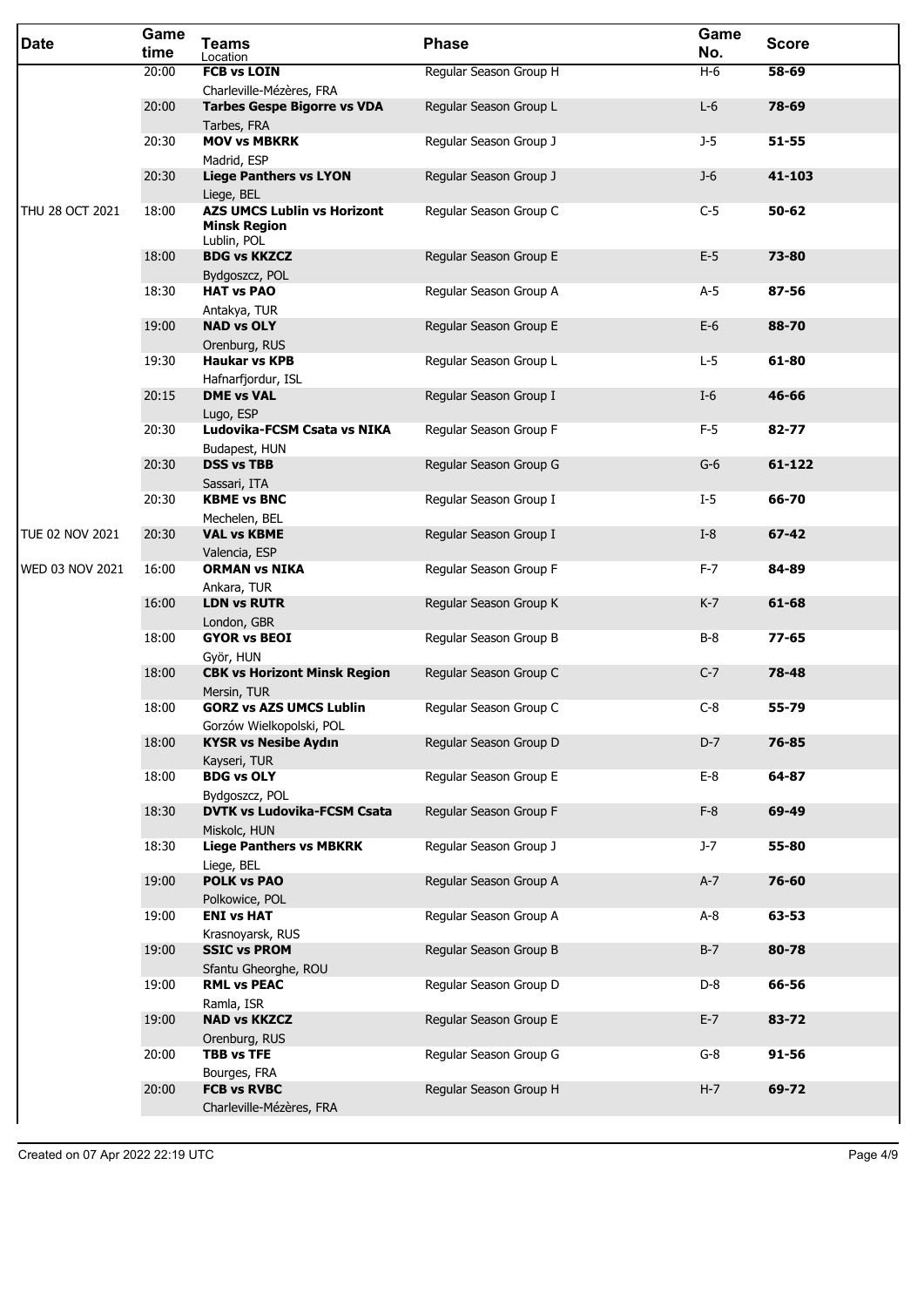| <b>Date</b>            | Game<br>time | <b>Teams</b><br>Location                                                     | <b>Phase</b>           | Game<br>No. | <b>Score</b> |
|------------------------|--------------|------------------------------------------------------------------------------|------------------------|-------------|--------------|
|                        | 20:00        | LOIN vs Virtus Segafredo Bologna Regular Season Group H<br>Gernika-Lumo, ESP |                        | $H-8$       | 62-67        |
|                        | 20:00        | <b>LYON vs MOV</b><br>Lyon, FRA                                              | Regular Season Group J | $J-8$       | $72 - 51$    |
|                        | 20:00        | <b>Tarbes Gespe Bigorre vs KPB</b><br>Tarbes, FRA                            | Regular Season Group L | $L-7$       | 73-56        |
|                        | 20:00        | <b>VDA vs Haukar</b><br>Villeneuve d' Ascq, FRA                              | Regular Season Group L | $L-8$       | 82-33        |
|                        | 20:15        | <b>DME vs BNC</b><br>Lugo, ESP                                               | Regular Season Group I | $I-7$       | $67 - 62$    |
|                        | 20:30        | <b>DSS vs ELFIC</b><br>Sassari, ITA                                          | Regular Season Group G | $G-7$       | $81 - 74$    |
|                        | 20:30        | <b>CAS vs ZAB</b><br>Braine-l'Alleud, BEL                                    | Regular Season Group K | $K-8$       | 81-65        |
| <b>TUE 23 NOV 2021</b> | 18:00        | <b>PEAC vs KYSR</b><br>Pécs, HUN                                             | Regular Season Group D | $D-9$       | 80-74        |
|                        | 20:00        | <b>PAO vs ENI</b><br>Athens, GRE                                             | Regular Season Group A | $A-10$      | 71-96        |
| <b>WED 24 NOV 2021</b> | 16:30        | <b>Nesibe Aydın vs RML</b><br>Ankara, TUR                                    | Regular Season Group D | $D-10$      | 86-60        |
|                        | 17:00        | <b>MBKRK vs LYON</b><br>Ruzomberok, SVK                                      | Regular Season Group J | $J-10$      | 60-77        |
|                        | 18:00        | <b>ZAB vs LDN</b><br>Brno, CZE                                               | Regular Season Group K | $K-9$       | 68-41        |
|                        | 18:30        | <b>BEOI vs SSIC</b><br>Elazig, TUR                                           | Regular Season Group B | $B-9$       | 65-71        |
|                        | 19:00        | <b>PROM vs GYOR</b><br>Dnepropetrovsk, UKR                                   | Regular Season Group B | $B-10$      | $94 - 68$    |
|                        | 19:30        | <b>TFE vs DSS</b><br>San Cristobal de La Laguna, ESP                         | Regular Season Group G | $G-9$       | 88-56        |
|                        | 20:00        | <b>KKZCZ vs OLY</b><br>Belgrade, SRB                                         | Regular Season Group E | $E-10$      | 70-78        |
|                        | 20:00        | <b>RVBC vs LOIN</b><br>La Roche-sur-Yon, FRA                                 | Regular Season Group H | $H-10$      | 75-58        |
|                        | 20:30        | <b>MOV vs Liege Panthers</b><br>Madrid, ESP                                  | Regular Season Group J | $J-9$       | $93 - 52$    |
| THU 25 NOV 2021        | 18:00        | <b>AZS UMCS Lublin vs CBK</b><br>Lublin, POL                                 | Regular Season Group C | C-9         | 60-72        |
|                        | 18:00        | <b>BDG vs NAD</b><br>Bydgoszcz, POL                                          | Regular Season Group E | $E-9$       | $36 - 73$    |
|                        | 18:00        | <b>KPB vs VDA</b><br>Brno, CZE                                               | Regular Season Group L | $L-10$      | 45-71        |
|                        | 18:30        | <b>HAT vs POLK</b><br>Antakya, TUR                                           | Regular Season Group A | $A-9$       | 72-94        |
|                        | 18:30        | <b>RUTR vs CAS</b><br>Keltern, GER                                           | Regular Season Group K | $K-10$      | 68-86        |
|                        | 19:00        | <b>Horizont Minsk Region vs GORZ</b><br>Molodechno, BLR                      | Regular Season Group C | $C-10$      | 76-73        |
|                        | 19:00        | <b>NIKA vs DVTK</b><br>Syktyvkar, RUS                                        | Regular Season Group F | $F-10$      | 82-68        |
|                        | 19:30        | <b>ELFIC vs TBB</b><br>Fribourg, SUI                                         | Regular Season Group G | $G-10$      | 59-82        |
|                        | 19:30        | <b>Haukar vs Tarbes Gespe Bigorre</b><br>Hafnarfjordur, ISL                  | Regular Season Group L | $L-9$       | 41-79        |
|                        | 20:00        | Virtus Segafredo Bologna vs FCB<br>Bologna, ITA                              | Regular Season Group H | $H-9$       | 60-80        |
|                        | 20:30        | Ludovika-FCSM Csata vs ORMAN<br>Budapest, HUN                                | Regular Season Group F | $F-9$       | 66-86        |
|                        | 20:30        | <b>KBME vs DME</b><br>Mechelen, BEL                                          | Regular Season Group I | $I-9$       | 64-57        |
|                        |              |                                                                              |                        |             |              |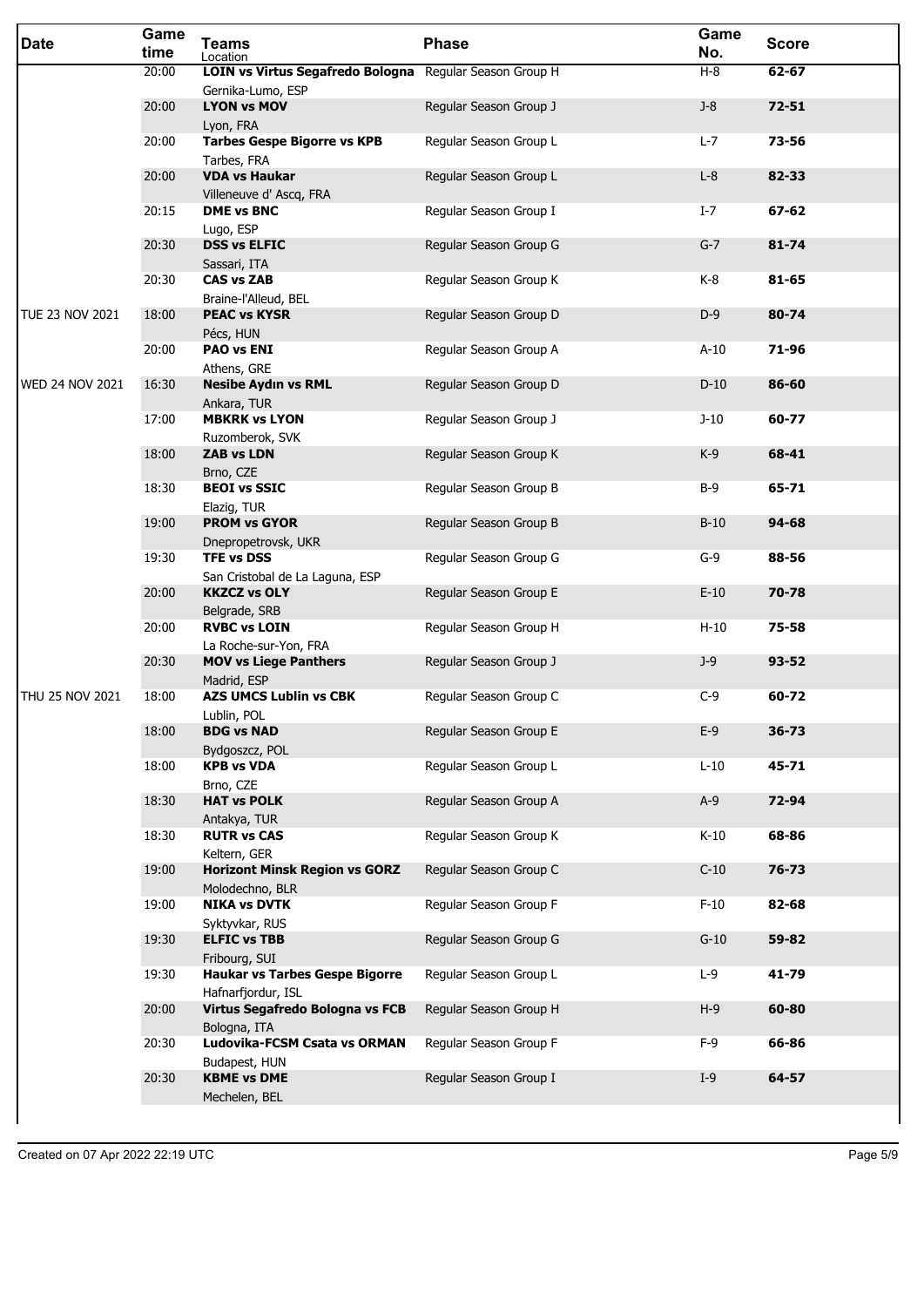| <b>Date</b>            | Game<br>time | <b>Teams</b><br>Location                                                     | <b>Phase</b>           | Game<br>No.    | <b>Score</b> |
|------------------------|--------------|------------------------------------------------------------------------------|------------------------|----------------|--------------|
|                        | 20:30        | <b>BNC vs VAL</b>                                                            | Regular Season Group I | $I-10$         | 30-96        |
| <b>WED 01 DEC 2021</b> | 16:30        | Namur, BEL<br><b>Nesibe Aydın vs PEAC</b><br>Ankara, TUR                     | Regular Season Group D | $D-11$         | $96 - 62$    |
|                        | 17:00        | <b>MBKRK vs MOV</b>                                                          | Regular Season Group J | $J-11$         | 53-85        |
|                        | 17:00        | Ruzomberok, SVK<br><b>KPB vs Haukar</b><br>Brno, CZE                         | Regular Season Group L | $L-11$         | 60-53        |
|                        | 18:00        | <b>GYOR vs SSIC</b><br>Györ, HUN                                             | Regular Season Group B | $B-12$         | 73-69        |
|                        | 18:30        | <b>OLY vs NAD</b><br>Pireas, GRE                                             | Regular Season Group E | $E-12$         | 84-81        |
|                        | 19:00        | <b>ENI vs POLK</b><br>Krasnoyarsk, RUS                                       | Regular Season Group A | $A-12$         | 70-68        |
|                        | 19:30        | <b>CAS vs LDN</b><br>Braine-l'Alleud, BEL                                    | Regular Season Group K | $K-12$         | $70 - 67$    |
|                        | 20:00        | <b>KKZCZ vs BDG</b><br>Belgrade, SRB                                         | Regular Season Group E | $E-11$         | 73-69        |
|                        | 20:00        | <b>TBB vs DSS</b>                                                            | Regular Season Group G | $G-12$         | 118-67       |
|                        | 20:00        | Bourges, FRA<br>RVBC vs Virtus Segafredo Bologna Regular Season Group H      |                        | $H-11$         | 63-67        |
|                        | 20:00        | La Roche-sur-Yon, FRA<br><b>LOIN vs FCB</b><br>Gernika-Lumo, ESP             | Regular Season Group H | $H-12$         | 56-58        |
|                        | 20:00        | <b>LYON vs Liege Panthers</b><br>Lyon, FRA                                   | Regular Season Group J | $J-12$         | 89-31        |
|                        | 20:00        | <b>VDA vs Tarbes Gespe Bigorre</b><br>Villeneuve d' Ascq, FRA                | Regular Season Group L | $L-12$         | 86-51        |
| THU 02 DEC 2021        | 18:00        | <b>GORZ vs CBK</b><br>Gorzów Wielkopolski, POL                               | Regular Season Group C | $C-12$         | 68-75        |
|                        | 18:00        | <b>DVTK vs ORMAN</b><br>Miskolc, HUN                                         | Regular Season Group F | $F-12$         | 82-72        |
|                        | 18:30        | <b>RML vs KYSR</b><br>Ramla, ISR                                             | Regular Season Group D | $D-12$         | 89-71        |
|                        | 18:30        | <b>RUTR vs ZAB</b><br>Keltern, GER                                           | Regular Season Group K | $K-11$         | $77 - 78$    |
|                        | 19:00        | <b>PROM vs BEOI</b><br>Dnepropetrovsk, UKR                                   | Regular Season Group B | $B-11$         | $92 - 52$    |
|                        | 19:30        | <b>ELFIC vs TFE</b><br>Fribourg, SUI                                         | Regular Season Group G | $G-11$         | 82-78        |
|                        | 20:00        | <b>PAO vs HAT</b><br>Athens, GRE                                             | Regular Season Group A | $A-11$         | 85-73        |
|                        | 20:00        | <b>Horizont Minsk Region vs AZS</b><br><b>UMCS Lublin</b><br>Molodechno, BLR | Regular Season Group C | $C-11$         | 61-70        |
|                        | 20:00        | <b>NIKA vs Ludovika-FCSM Csata</b><br>Syktyvkar, RUS                         | Regular Season Group F | $F-11$         | 82-47        |
|                        | 20:00        | <b>BNC vs KBME</b><br>Namur, BEL                                             | Regular Season Group I | $I-11$         | 58-68        |
|                        | 20:00        | <b>VAL vs DME</b><br>Valencia, ESP                                           | Regular Season Group I | $I-12$         | 60-53        |
| WED 15 DEC 2021        | 17:00        | <b>MBKRK vs NAD</b><br>Ruzomberok, SVK                                       | Play-Off Round 1       | $\overline{7}$ | 86-86        |
|                        | 18:00        | <b>RML vs CAS</b><br>Ramla, ISR                                              | Play-Off Round 1       | 11             | 75-86        |
|                        | 18:00        | <b>DVTK vs ZAB</b>                                                           | Play-Off Round 1       | 16             | $57 - 61$    |
|                        | 18:30        | Miskolc, HUN<br><b>HAT vs LYON</b>                                           | Play-Off Round 1       | 4              | 63-110       |
|                        | 19:00        | Antakya, TUR<br><b>LDN vs TBB</b><br>London, GBR                             | Play-Off Round 1       | $\mathbf{1}$   | 65-64        |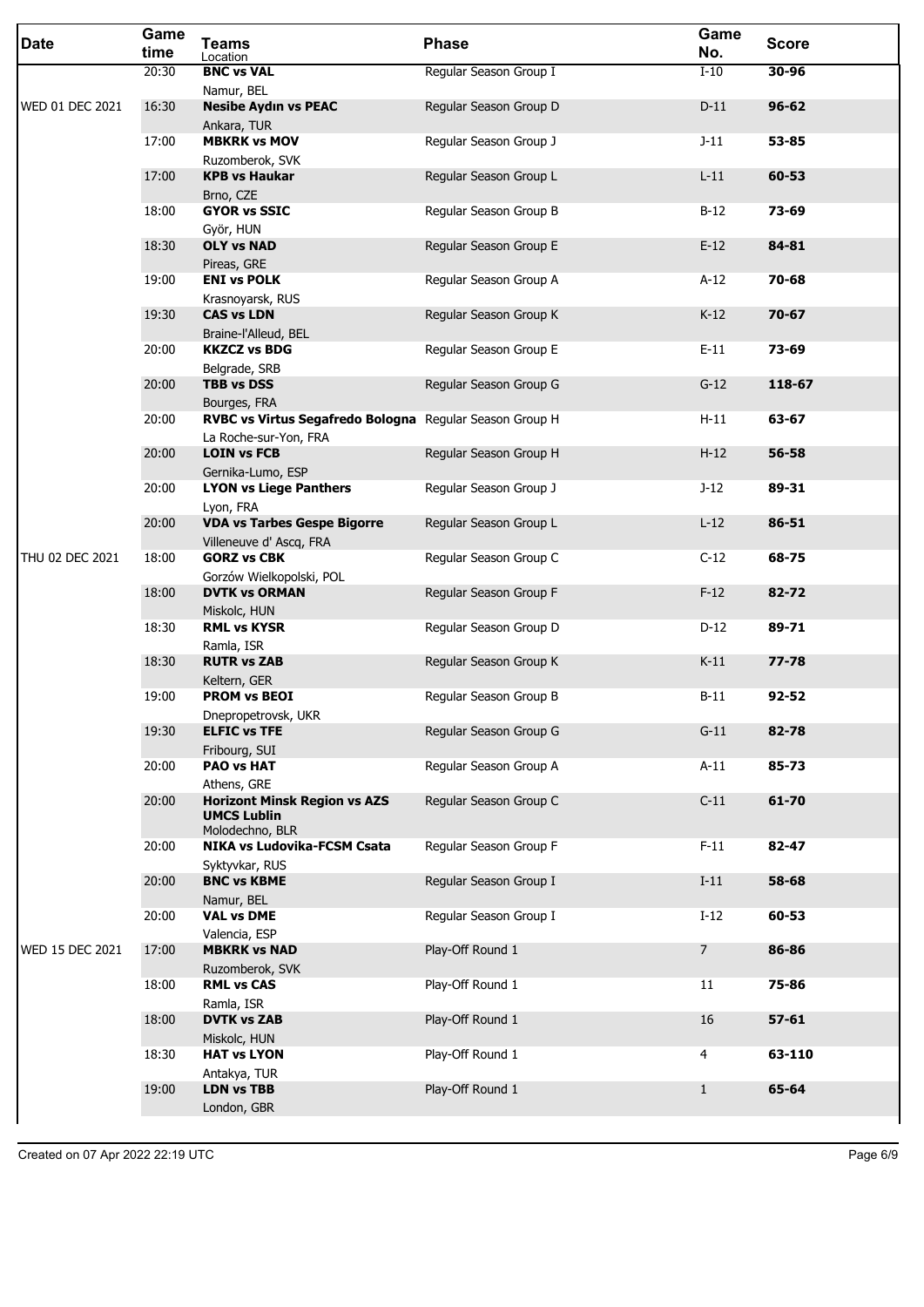| <b>Date</b>            | Game<br>time | <b>Teams</b><br>Location                                                          | <b>Phase</b>     | Game<br>No.    | <b>Score</b> |
|------------------------|--------------|-----------------------------------------------------------------------------------|------------------|----------------|--------------|
|                        | 19:00        | <b>PEAC vs Nesibe Aydın</b><br>Pécs, HUN                                          | Play-Off Round 1 | 8              | $68 - 71$    |
|                        | 19:00        | <b>ENI vs OLY</b><br>Krasnoyarsk, RUS                                             | Play-Off Round 1 | 9              | 70-85        |
|                        | 19:00        | AZS UMCS Lublin vs Tarbes Gespe Play-Off Round 1<br><b>Bigorre</b><br>Lublin, POL |                  | 12             | $72 - 55$    |
|                        | 19:00        | <b>NIKA vs RVBC</b><br>Syktyvkar, RUS                                             | Play-Off Round 1 | 13             | 103-74       |
|                        | 19:00        | <b>SSIC vs ORMAN</b><br>Sfantu Gheorghe, ROU                                      | Play-Off Round 1 | 15             | 52-80        |
|                        | 19:30        | <b>TFE vs VDA</b><br>San Cristobal de La Laguna, ESP                              | Play-Off Round 1 | 5              | 56-93        |
|                        | 20:00        | <b>LOIN vs CBK</b>                                                                | Play-Off Round 1 | 3              | 83-59        |
|                        | 20:00        | Gernika-Lumo, ESP<br><b>FCB vs MOV</b>                                            | Play-Off Round 1 | 14             | 75-78        |
|                        | 20:30        | Charleville-Mézères, FRA<br><b>KBME vs POLK</b>                                   | Play-Off Round 1 | 10             | 83-70        |
|                        | 21:00        | Mechelen, BEL<br><b>KKZCZ vs VAL</b><br>Belgrade, SRB                             | Play-Off Round 1 | $\overline{2}$ | 63-80        |
| THU 16 DEC 2021        | 19:30        | <b>ELFIC vs PROM</b><br>Fribourg, SUI                                             | Play-Off Round 1 | 6              | 82-96        |
| <b>WED 22 DEC 2021</b> | 16:00        | <b>Nesibe Aydın vs PEAC</b><br>Ankara, TUR                                        | Play-Off Round 1 | 8              | $74 - 71$    |
|                        | 16:00        | <b>ORMAN vs SSIC</b><br>Ankara, TUR                                               | Play-Off Round 1 | 15             | 72-69        |
|                        | 16:45        | <b>OLY vs ENI</b><br>Pireas, GRE                                                  | Play-Off Round 1 | 9              | 84-69        |
|                        | 18:30        | ZAB vs DVTK<br>Brno, CZE                                                          | Play-Off Round 1 | 16             | 76-69        |
|                        | 19:00        | <b>PROM vs ELFIC</b><br>Dnepropetrovsk, UKR                                       | Play-Off Round 1 | 6              | 85-54        |
|                        | 19:00        | <b>NAD vs MBKRK</b><br>Orenburg, RUS                                              | Play-Off Round 1 | $\overline{7}$ | 80-51        |
|                        | 19:00        | <b>POLK vs KBME</b><br>Polkowice, POL                                             | Play-Off Round 1 | 10             | $73 - 53$    |
|                        | 19:30        | <b>CAS vs RML</b><br>Braine-l'Alleud, BEL                                         | Play-Off Round 1 | 11             | 86-79        |
|                        | 20:00        | <b>VAL vs KKZCZ</b><br>Valencia, ESP                                              | Play-Off Round 1 | $\overline{2}$ | $96 - 51$    |
|                        | 20:00        | <b>LYON vs HAT</b><br>Lyon, FRA                                                   | Play-Off Round 1 | $\overline{4}$ | 99-46        |
|                        | 20:00        | <b>VDA vs TFE</b><br>Villeneuve d' Ascq, FRA                                      | Play-Off Round 1 | 5              | 75-49        |
|                        | 20:00        | <b>Tarbes Gespe Bigorre vs AZS</b><br><b>UMCS Lublin</b><br>Tarbes, FRA           | Play-Off Round 1 | 12             | 55-63        |
|                        | 20:00        | <b>RVBC vs NIKA</b><br>La Roche-sur-Yon, FRA                                      | Play-Off Round 1 | 13             | 98-108       |
|                        | 20:30        | <b>MOV vs FCB</b><br>Madrid, ESP                                                  | Play-Off Round 1 | 14             | 54-60        |
| TUE 04 JAN 2022        | 18:00        | <b>CBK vs LOIN</b><br>Mersin, TUR                                                 | Play-Off Round 1 | $\mathsf{3}$   | 69-40        |
| WED 05 JAN 2022        | 20:00        | <b>TBB vs LDN</b><br>Bourges, FRA                                                 | Play-Off Round 1 | $\mathbf{1}$   | 96-65        |
| TUE 11 JAN 2022        | 19:30        | <b>OLY vs Nesibe Aydın</b><br>Pireas, GRE                                         | Round of 16      | 24             | 79-83        |
| THU 13 JAN 2022        | 16:00        | <b>ORMAN vs VAL</b><br>Ankara, TUR                                                | Round of 16      | 18             | 68-66        |

 $\overline{\phantom{a}}$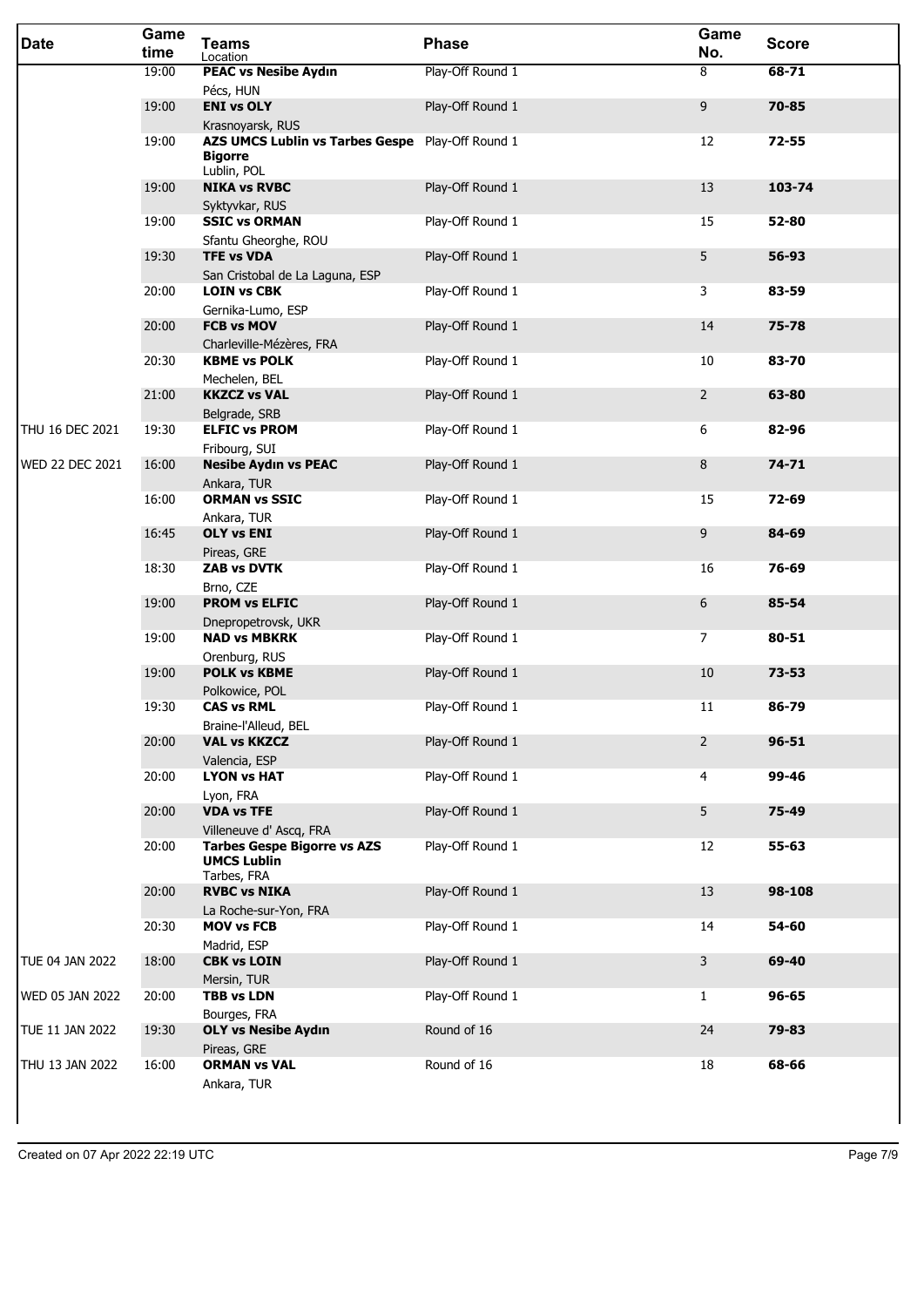| <b>Date</b>            | Game<br>time | <b>Teams</b><br>Location                                 | <b>Phase</b>   | Game<br>No. | <b>Score</b> |
|------------------------|--------------|----------------------------------------------------------|----------------|-------------|--------------|
|                        | 19:00        | <b>NIKA vs LYON</b>                                      | Round of 16    | 20          | 63-76        |
|                        | 19:00        | Syktyvkar, RUS<br><b>POLK vs NAD</b>                     | Round of 16    | 23          | $75 - 72$    |
|                        |              | Polkowice, POL                                           |                |             |              |
|                        | 19:30        | <b>CAS vs PROM</b>                                       | Round of 16    | 22          | 92-93        |
| MON 17 JAN 2022        | 18:00        | Braine-l'Alleud, BEL<br><b>ZAB vs TBB</b>                | Round of 16    | 17          | 49-79        |
|                        |              | Brno, CZE                                                |                |             |              |
| <b>WED 19 JAN 2022</b> | 18:00        | <b>Nesibe Aydın vs OLY</b>                               | Round of 16    | 24          | 68-87        |
| THU 20 JAN 2022        | 19:00        | Ankara, TUR<br><b>NAD vs POLK</b>                        | Round of 16    | 23          | 68-87        |
|                        |              | Orenburg, RUS                                            |                |             |              |
|                        | 20:00        | <b>TBB vs ZAB</b>                                        | Round of 16    | 17          | 94-55        |
|                        | 20:00        | Bourges, FRA<br><b>VAL vs ORMAN</b>                      | Round of 16    | 18          | 86-73        |
|                        |              | Valencia, ESP                                            |                |             |              |
| TUE 25 JAN 2022        | 20:00        | <b>AZS UMCS Lublin vs VDA</b>                            | Round of 16    | 21          | 73-83        |
| <b>WED 26 JAN 2022</b> | 20:00        | Villeneuve d' Ascq, FRA<br><b>VDA vs AZS UMCS Lublin</b> | Round of 16    | 21          | 59-85        |
|                        |              | Villeneuve d' Ascq, FRA                                  |                |             |              |
| THU 27 JAN 2022        | 19:00        | <b>PROM vs CAS</b>                                       | Round of 16    | 22          | 79-56        |
|                        | 19:00        | Dnepropetrovsk, UKR<br><b>POLK vs VAL</b>                | Round of 8     | 26          | 77-85        |
|                        |              | Polkowice, POL                                           |                |             |              |
| <b>WED 02 FEB 2022</b> | TBD*         | <b>LYON vs NIKA</b>                                      | Round of 16    | 20          | $20 - 0$     |
|                        | 20:00        | Lyon, FRA<br><b>VAL vs POLK</b>                          | Round of 8     | 26          | 63-66        |
|                        |              | Valencia, ESP                                            |                |             |              |
| <b>WED 16 FEB 2022</b> | 18:00        | <b>FCB vs CBK</b>                                        | Round of 16    | 19          | 64-95        |
| THU 17 FEB 2022        | 19:00        | Mersin, TUR<br><b>CBK vs FCB</b>                         | Round of 16    | 19          | 79-48        |
|                        |              | Mersin, TUR                                              |                |             |              |
| <b>WED 23 FEB 2022</b> | 18:00        | <b>OLY vs TBB</b>                                        | Round of 8     | 25          | 60-73        |
|                        | 18:00        | Pireas, GRE<br><b>AZS UMCS Lublin vs LYON</b>            | Round of 8     | 28          | 66-66        |
|                        |              | Lublin, POL                                              |                |             |              |
| THU 24 FEB 2022        | 20:00        | <b>PROM vs CBK</b><br>Plovdiv, BUL                       | Round of 8     | 27          | 67-86        |
| <b>WED 02 MAR 2022</b> | 19:00        | <b>CBK vs PROM</b>                                       | Round of 8     | 27          | 95-66        |
|                        |              | Mersin, TUR                                              |                |             |              |
|                        | 20:00        | <b>TBB vs OLY</b>                                        | Round of 8     | 25          | 76-59        |
|                        | 20:00        | Bourges, FRA<br><b>LYON vs AZS UMCS Lublin</b>           | Round of 8     | 28          | 78-54        |
|                        |              | Lyon, FRA                                                |                |             |              |
| THU 10 MAR 2022        | 18:00        | <b>KSC vs GALA</b>                                       | Quarter-Finals | 32          | 60-88        |
|                        | 20:00        | Szekszard, HUN<br><b>BLAN vs TBB</b>                     | Quarter-Finals | 29          | 65-63        |
|                        |              | Mont de Marsan, FRA                                      |                |             |              |
|                        | 20:00        | <b>LYON vs CBK</b>                                       | Quarter-Finals | 31          | 64-77        |
| TUE 15 MAR 2022        | 19:30        | Lyon, FRA<br><b>REYER vs VAL</b>                         | Quarter-Finals | 30          | $57 - 61$    |
|                        |              | Venezia, ITA                                             |                |             |              |
| <b>WED 16 MAR 2022</b> | 20:00        | <b>GALA vs KSC</b>                                       | Quarter-Finals | 32          | 76-69        |
| THU 17 MAR 2022        | 19:00        | Istanbul, TUR<br><b>CBK vs LYON</b>                      | Quarter-Finals | 31          | 82-68        |
|                        |              | Mersin, TUR                                              |                |             |              |
|                        | 20:00        | <b>TBB vs BLAN</b>                                       | Quarter-Finals | 29          | 74-55        |
| <b>SUN 20 MAR 2022</b> | 20:30        | Bourges, FRA<br><b>VAL vs REYER</b>                      | Quarter-Finals | 30          | 67-75        |
|                        |              | Valencia, ESP                                            |                |             |              |
|                        |              |                                                          |                |             |              |